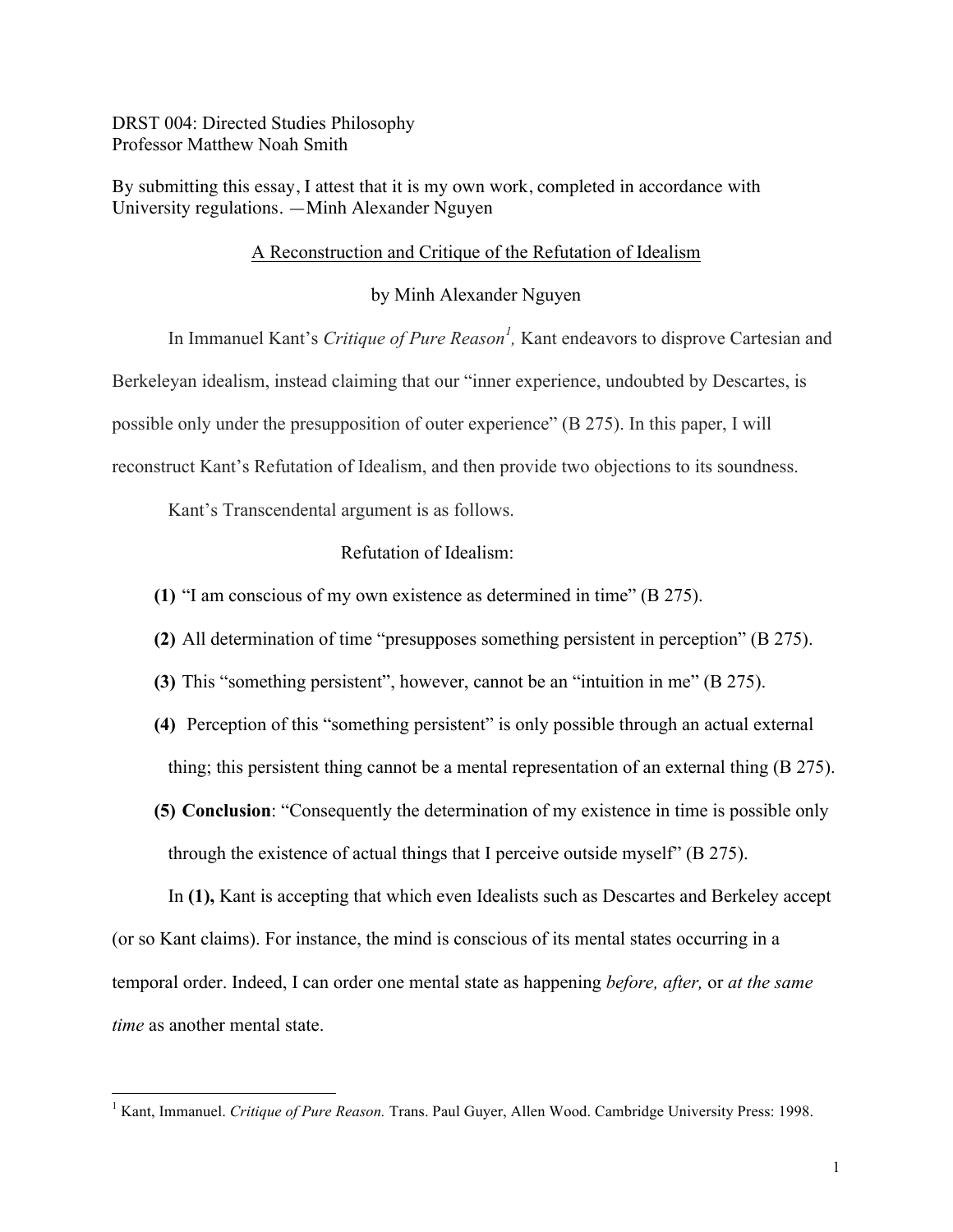In **(2),** however, Kant asserts that before the mind makes sense of changes through its mental states, it must already have the idea of some thing that is *persistent*. This line of thought is seemingly obvious; analogously, if I want to measure the change in height of a plant, I need something that does not change (e.g., a meter stick) in order to understand the plant's growth. With space, the argument seems simple. However, with time, Kant's argument is more complex. In order to fully establish the veracity of **(2),** we must examine Kant's proof of the First Analogy.

## First Analogy:

- *(1)* All appearances are *in* time; all changes in appearances, such as **succession** and **simultaneity**, can alone be represented within time. (B 224).
- *(2)* If all changes in appearances are represented *in* time, then time *itself* does not change. (B 225).
- *(3)* Time *itself* cannot be perceived, either (B 225).
- *(4)* Therefore, the substratum that represents time must be found *in* the objects of perception. (B 225).
- *(5)* The substratum of everything real ("i.e., everything that belongs to the existence of things") is called **substance** (B 225).
- *(6)* **Conclusion**: The persisting thing "is substance in the appearance"; substance, "as the substratum of all change," always remains the same (B 225).

 Premise *(1)* is a consequence of Kant's previous argument that time is *a priori* of all perception; for the purposes of this paper, it should be granted true that: nothing exists outside of time, even our own existences.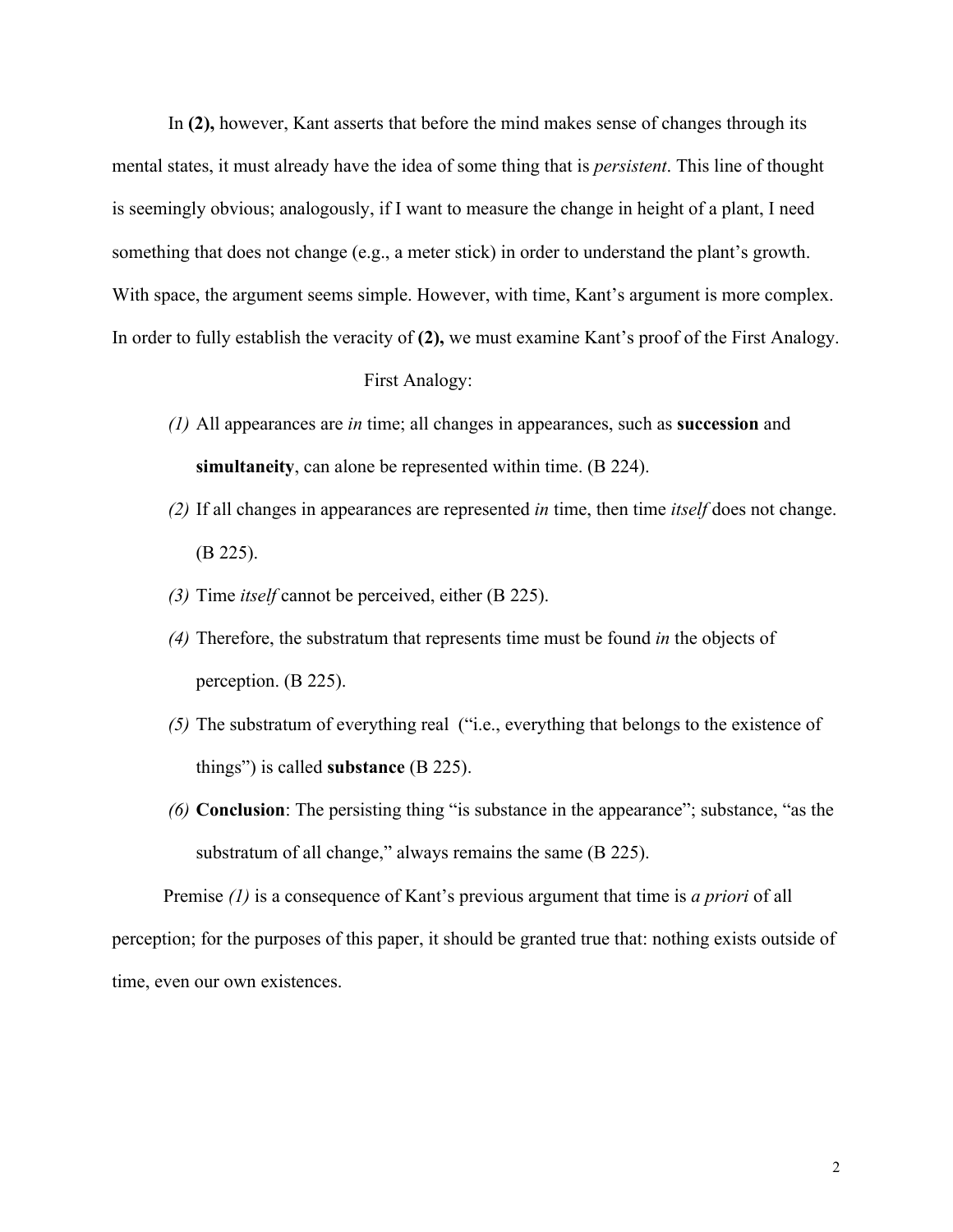Premise *(2)* is the claim that time itself does not change. Succession and simultaneity examples of changes—are only "*modi* of time" (B 226). Change only happens within time; time is merely the location where change is represented. Time underlies everything.

Premise (3) implies we, in understanding time, do not directly perceive a "timeline". Suppose I have two successive mental states. Firstly, "I think of a dog." Secondly, "I think of a cat." The way in which I order the thought of the cat as occurring *after* the thought of the dog is not by time-stamping both these thoughts and then analyzing that one occurs to the right of the other on a timeline. Consider this informal proof of (*3)*: If I could perceive time by itself, then I would necessarily be able to imagine an existence without time (similarly, if I could perceive a timeline with two points on it, then I could easily imagine just the points, and no timeline). However, it is impossible for me to imagine my existence outside of time—as per premise *(1)* so it is impossible to perceive time by itself.

 Premise *(4)* answers the objection that arises from (*3*): If we do not perceive time itself, how do we perceive time? By extension, if we do not perceive time itself changing, how do we perceive changes in time? Kant argues that the way in which we represent time (and changes in it) is found *in* the objects of perception. There is some property (substratum) inherent to all perceived objects that enable us to make sense of simultaneity of succession.

Premise (5) merely names this inherent substratum as 'substance' and implies that it is persistent. How does the persistence of substance allow us to understand changes in time? Take an example of succession: wood burns, and afterwards there is ash and smoke. If we had no concept of a permanent substance of the wood, we would say the wood was destroyed and ash and smoke were created. In this scenario, we are unable to understand succession, and thus, changes in time; the wood does not change into ash and smoke, as it just disappears. However,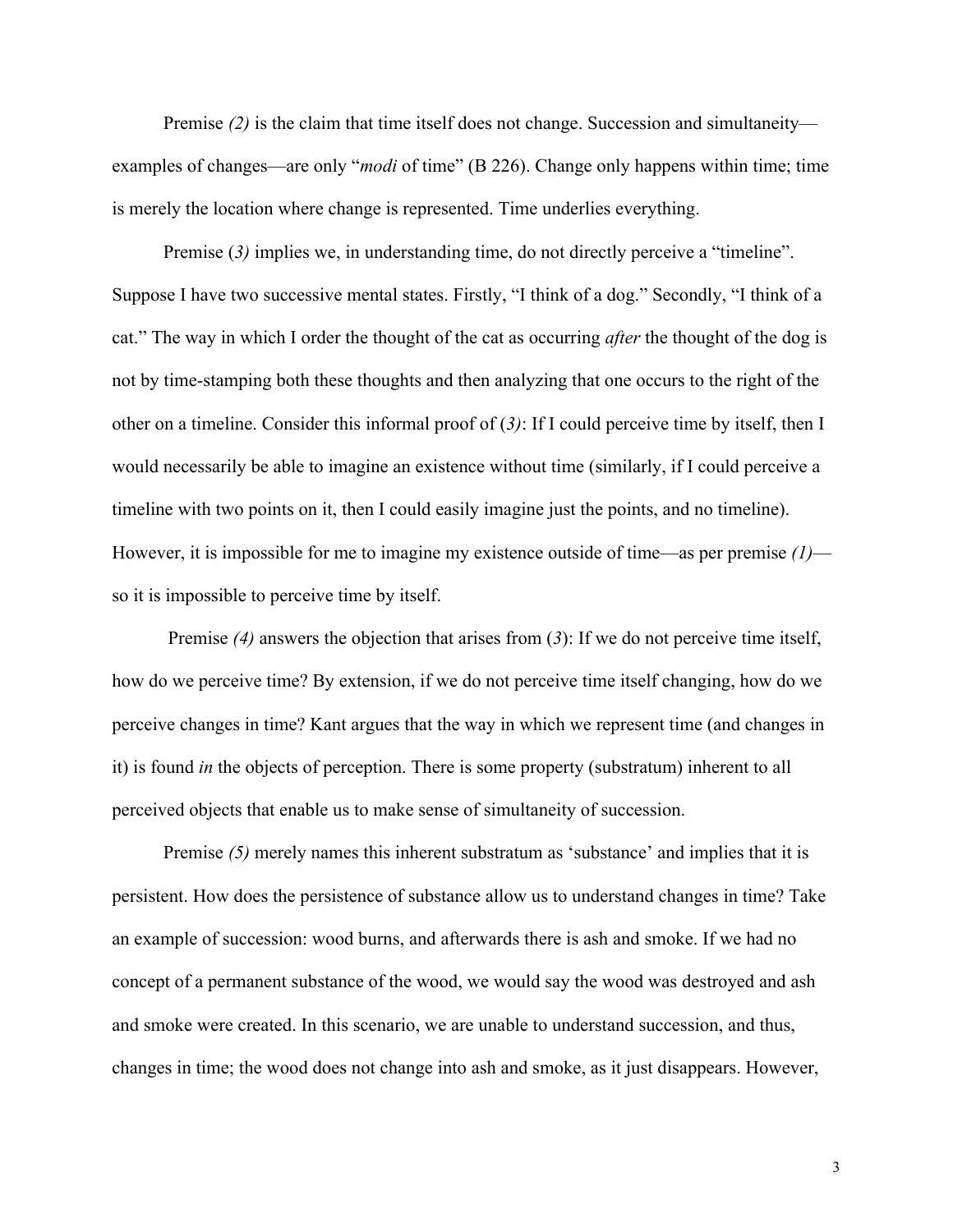with the understanding that wood has an inherent and permanent substance, we can say that the wood merely *changed* in form to smoke and ash (Kant's concept of substance here evokes the Conservation of Mass, it seems). Only because the wood—and every other real object—has a substance that lasts and persists can we understand changes in time.

 Thus, *(1)*-*(5)* entail *(6)*, which secures the soundness of **(2)**: *Substance* is that which is persistent in perception and that which is presupposed in all time-determination. Now, we can continue with the Refutation of Idealism.

 In **(3)**, Kant rather straightforwardly claims that "the persisting thing" cannot come *immediately* from within myself—I cannot simply intuit it from my "inner sense" because my "own existence in time can first be determined only through this persistent thing" (B 275).

 In **(4)**, Kant furthers his claim, not only asserting that I cannot *immediately* perceive "the persisting thing" in my mind, but also asserting that I cannot *intermediately* perceive it*,* i.e., as a mental representation of a real thing outside me*.* In his revised preface, Kant proceeds to explain why perception of the "persisting thing" cannot be through representation of an external object:

"For all grounds of determination of my existence that can be encountered in me are representations, and as such require something persistent that is distinct even from them, in relation to which their change, thus my existence in the time in which they change, can be determined (B XXXIX)".

 Upon closer inspection, we see that this argument is a proof by elimination: given that **(3)**  is true**,** if Kant succeeds in disproving that "the persisting thing" can be a representation, then the only option is that "the persisting thing" is external; the only option is that "the persisting thing" is substance, which is uniquely material. Perhaps we can rewrite this argument formally:

The Persisting Thing is Not a Representation:

4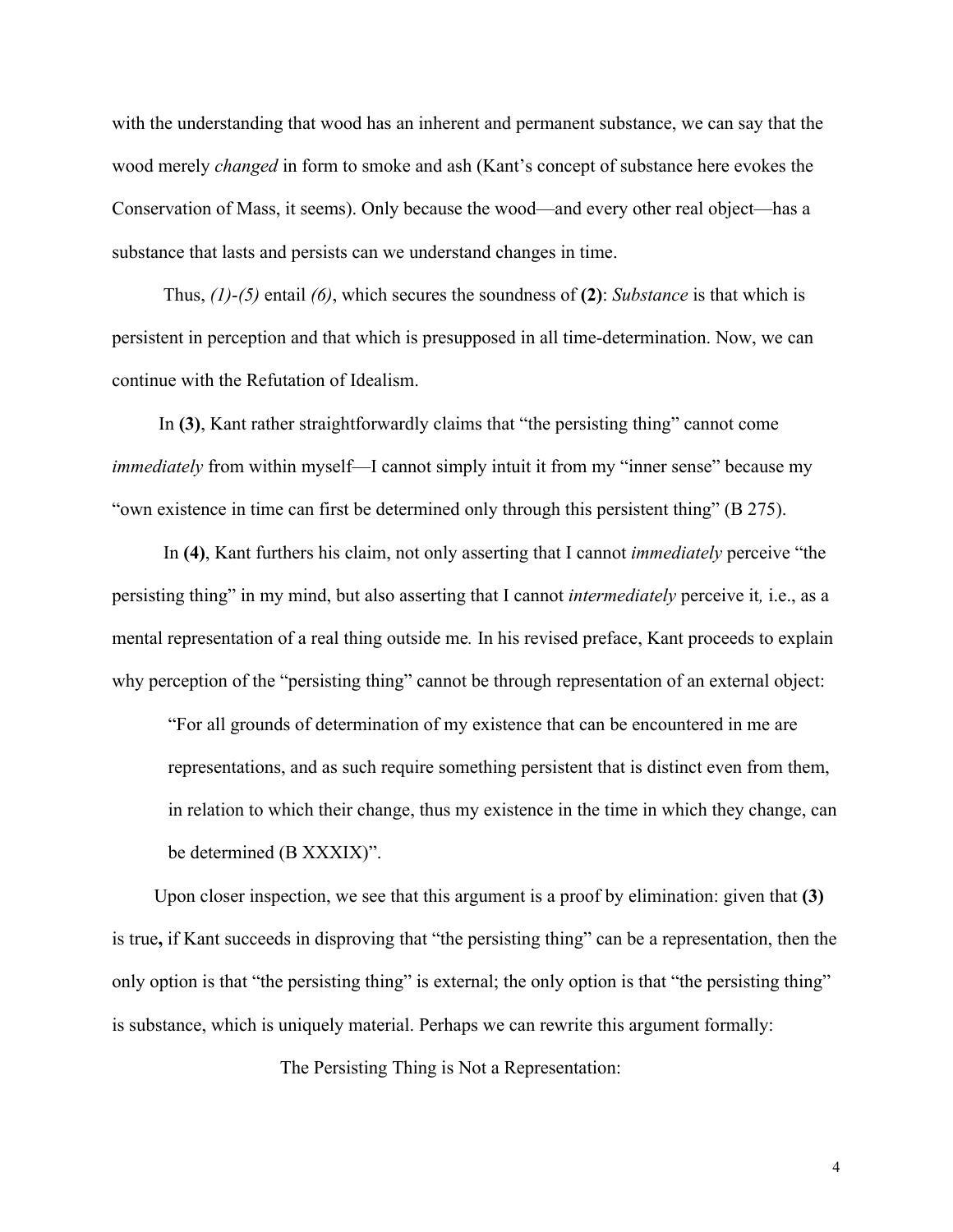- (1) Claim: "The persisting thing" is only a mental representation of the persisting thing that exists externally.
- (2) If "the persisting thing" itself is only a representation of the real persisting thing, that representation is still understood *in* time. (*1)* in the First Analogy asserts this.
- (3) If that representation is understood *in* time, then that representation *still* needs to be grounded in a substratum with *something else* that is persisting.
- (4) If that *something else* is a representation, then repeat (2) (3).

 Thus, the initial claim that "the persisting thing" is a representation yields an invalid proof by creating an infinite loop, for representations themselves "require something persistent that is distinct even from them, in relation to which their change…can be determined". The only way to sever this loop, asserts Kant, is for the persisting thing to be external. The persisting thing must be substance—which is real and material.

 If the persisting thing is substance, and if substance "is the substratum of everything **real**", then the existence of substance presupposes the existence of real, material objects—"actual things that I perceive outside myself"  $(B 225)$ . Thus,  $(1) - (4)$  entail  $(5)$ , and Kant's Refutation of Idealism is complete.

 Having reconstructed Kant's Refutation of Idealism, let us now examine its validity and soundness. If **(1)** - **(4)** are true, then the proof is valid. However, its soundness is another question. Perhaps **(1)** may be false; how can I be certain that I am conscious of my mental states occurring in temporal order? That is, how sure am I that *before* my present thought of a cat, I *was* thinking of a dog? In his haste to refute Descartes' "problematic idealism" (B 274), Kant seemingly forgets to take into account the possibility of Descartes' deceiving demon. Granted, my *present* mental states are immune from hyperbolic doubt via the Cogito and the Clear and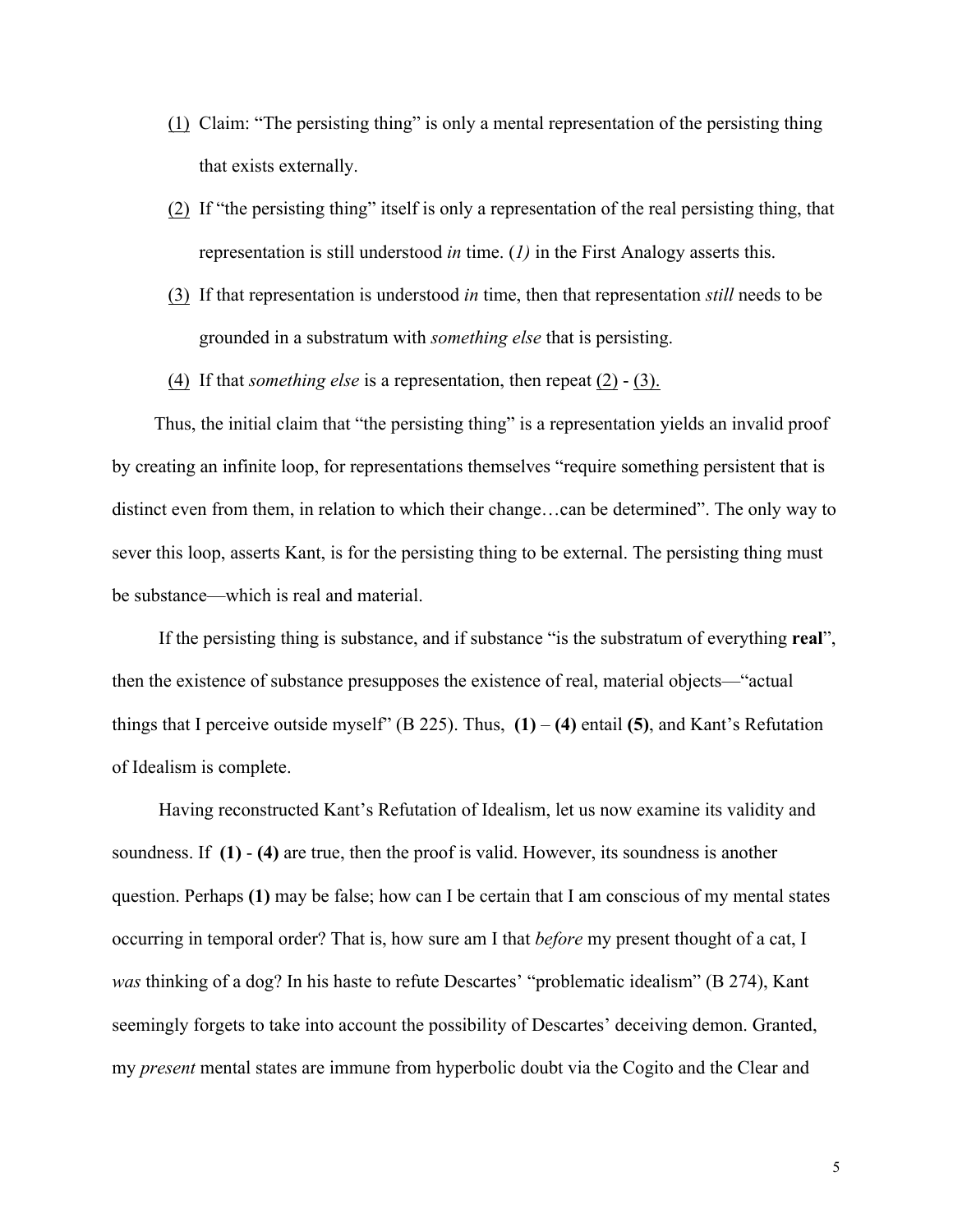Distinct Rule. However, I am uncertain of the reliability of my *past* mental states. For instance, the evil demon could have implanted in my mind that I was thinking of a dog before my present thought of a cat; in reality, I was thinking of a moose before the present thought of the cat. Thirty days from now, how can I be sure that I thought of the dog *before* the cat? The demon could have switched the order, implanted both thoughts of the cat and dog in me, or otherwise deceived me of my past mental states—I can only be sure of my present thoughts. Without first ruling out the deceiving demon (which can *only* be done by proving the existence of God, as Descartes does; Kant explicitly believes God cannot be logically proven), I have no ability to temporally order my past mental states. Because all memory is unreliable, I therefore cannot carry out any time-determination that involves the concept of succession. Thus, **(1)** is false, and the Refutation of Idealism is unsound.

 Furthermore, **(2)** may be false if the First Analogy is unsound. The First Analogy relies heavily on the concept of substance as the persistent thing by which we can determine changes in time. Yet this argument implies that I need to understand persisting substance before I can perform time-determination; I need to first understand that burning wood does not destroy it and only changes its form, in order to understand changes in time—namely, succession. However, humankind has been able to perform time-determination far before it learned that burning wood does not destroy it; we understood succession even before we discovered the law of Conservation of Mass. Primitive humans, therefore, did not need the idea of a persistent and unchanging property of matter to make determinations in time; thus **(2)** is false. Kant has only one possible response: substance is not matter or mass. However, this response renders the First Analogy vague and impotent. If time-determination presupposes a persistent thing in perception, and that persistent thing is *not* matter or mass, then what is it? Are we to take Kant's word that

6